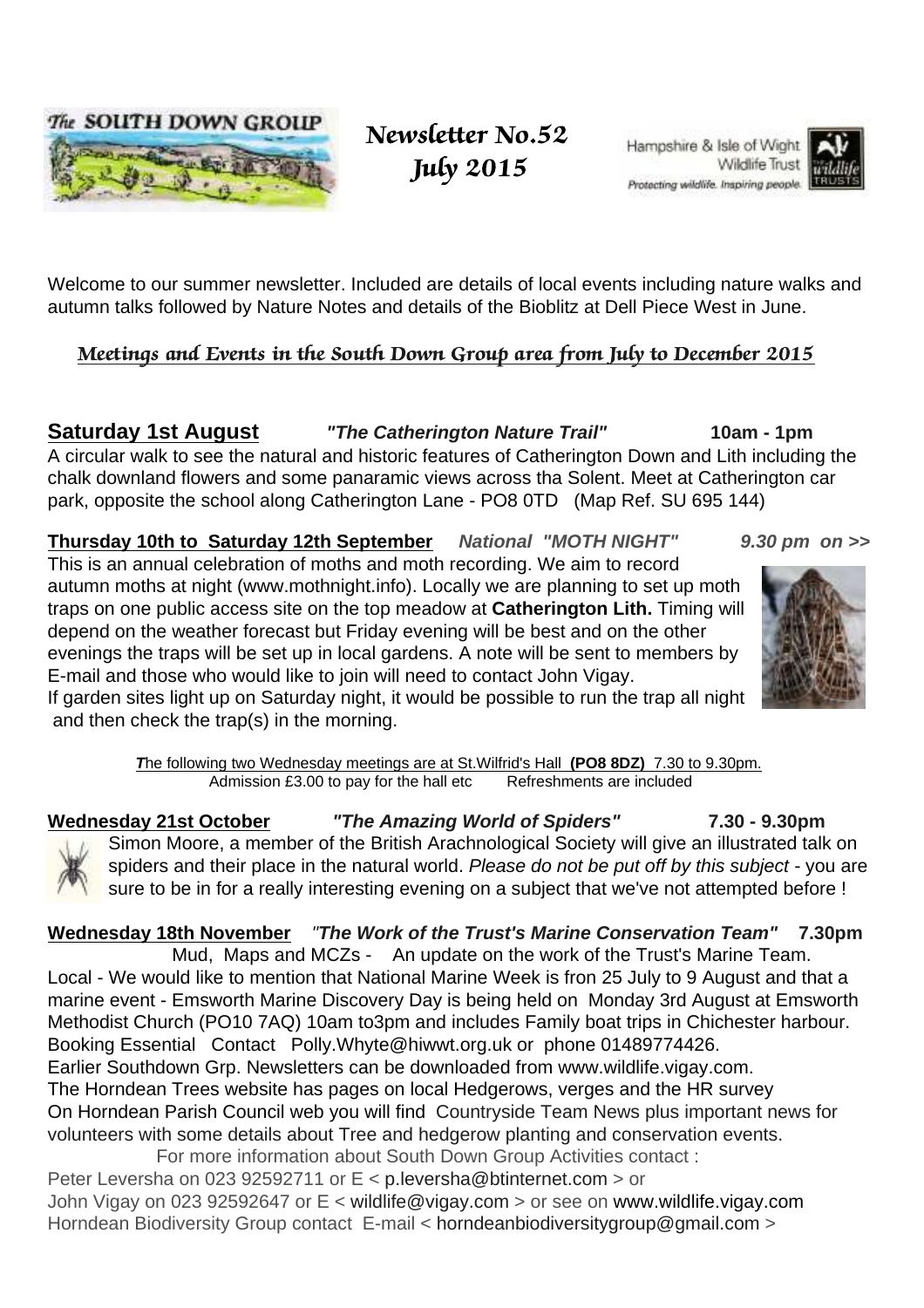News and Nature Notes



Summer 2015

## **Report on the "Bioblitz" at DPW**

Local HBG members, experts and volunteers braved the element on the 12th and 13th July to record as many species of plants and animals as possible over 24 hours. Nearly 500 species were 'ticked' on the list, 70% being plants. A good number of beetles, flies and moths were recorded that are new to the list. Had the moth traps run all night and not been drowned out then no doubt there would have been many more. Many of the insects were photographed by Stuart Ball and John Vigay during the event, a small selection is shown here. A full list will be posted on the websites and in Nature Notes.











Fleabane Tortoise Beetle Rhopalid Bug Peppered Moth Common Swift Moth Marsh Snipefly larva of Vapourer Moth C*assida murraea Coryzus hyoscyami Biston betularia Korscheltellus lupulina Rhagio tringarius Orgyia antiqua*

# **Wild Flowers - Ups and Downs**

This year there has been a magnificent display of **Cowslips** at Catherington Down. Photo 30.4.15. Another point in favour of introducing the Duke of Burgundy Fritillary. Seed has been collected again this year (available from JV). A little white flower seen on the Down on the lower terrace is **Fairy Flax**. Two plants that have not done so well are **Heath Speedwell**, almost absent from DPW (very good for day flying moths and



bees) and there seems to be less Bird's-foot Trefoil that may account for the scarcity of Common blue butterflies this year. These two mating blues were seen on Windmill Hill on 7th June.

**Moth Night** 2015 is on 10-12 September this year. We are proposing to set up moth traps on Catherington Lith on the first night and in a local garden on the second night where traps can be left on all night. Depends on weather, all those

interested contact JV for full info. nearer the time. Might be a good occasion for bat detecting.

**Catherington Beech Tree for the chop** Sadly JV has just been advised that the landmark beech outside Catherington Infant School (opp. car park) is to be felled during the summer holidays due to decay from Ganoderma fungi. A replacement is being considered for next winter planting if a suitable site is found. More info from JV.